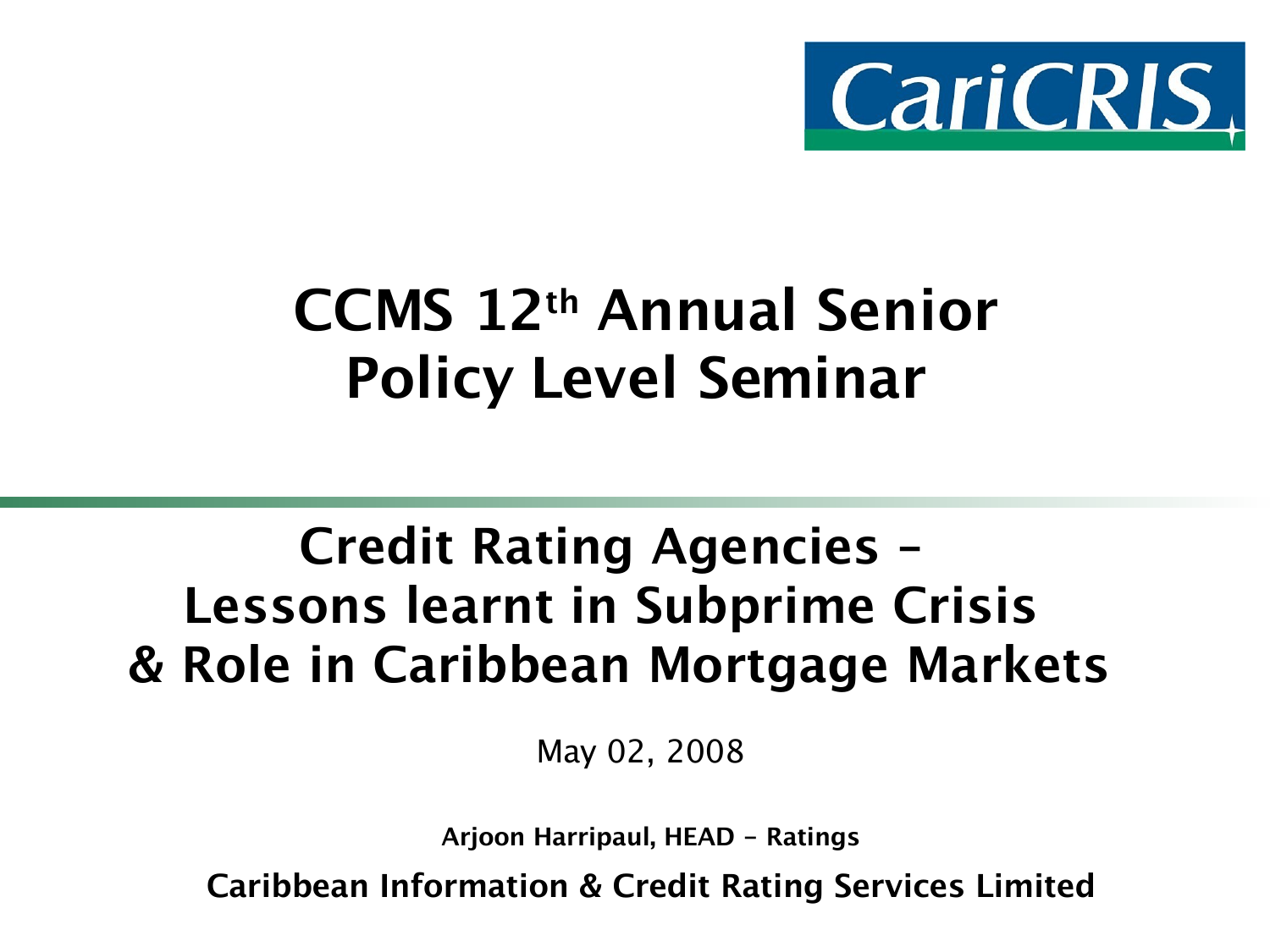

- $\Box$  Who is to be blamed for the subprime crisis?
- Criticisms leveled at Credit Rating Agencies (CRAs)
- CRAs defense
- Some Suggested Remedies
- Role of CRAs in Mortgage Markets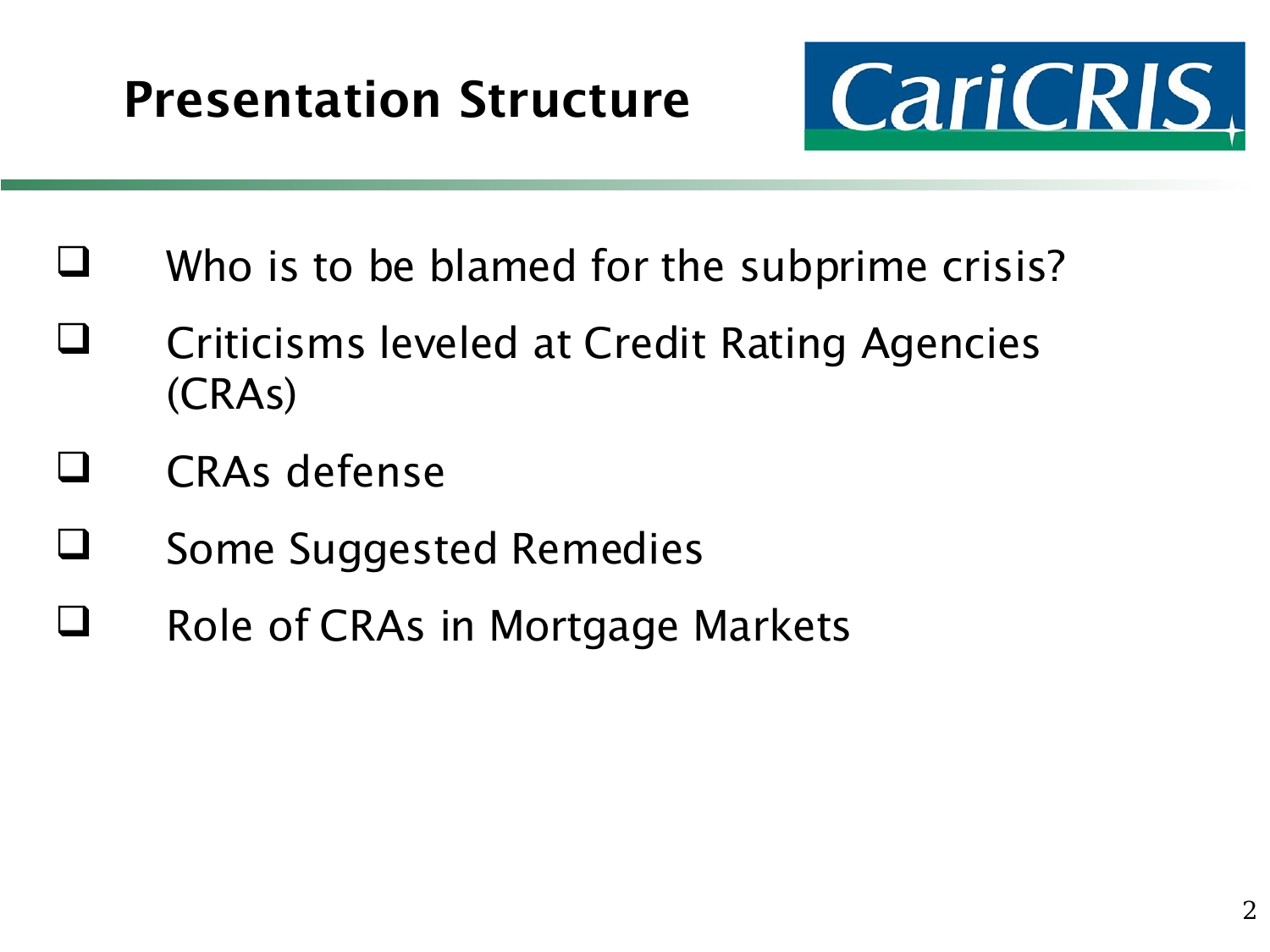

- There is no single entity or individual to point the finger at.
- Instead, this crisis is a collective creation of:
	- Regulators, including the Fed
	- Homeowners
	- Lenders
	- Underwriters
	- Investors
	- Credit Rating Agencies (CRAs)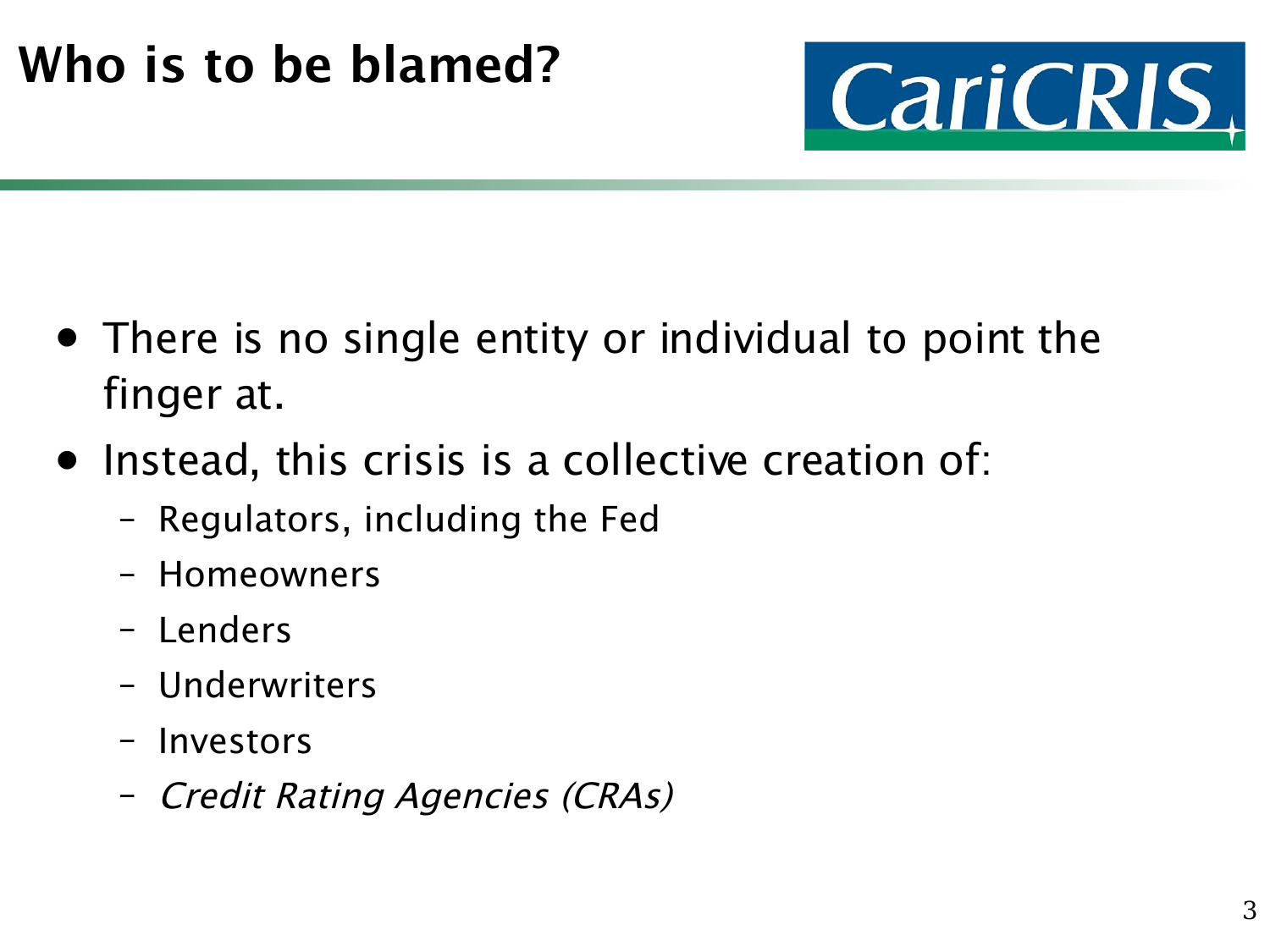

- CRAs are neither the only, nor the main culprits.
- Entire mortgage industry lapsed:
	- Buyers lied about their incomes to qualify for loans
	- Brokers accepted buyers with checkered credit histories
	- Investors bought bonds in the secondary market without reference to risk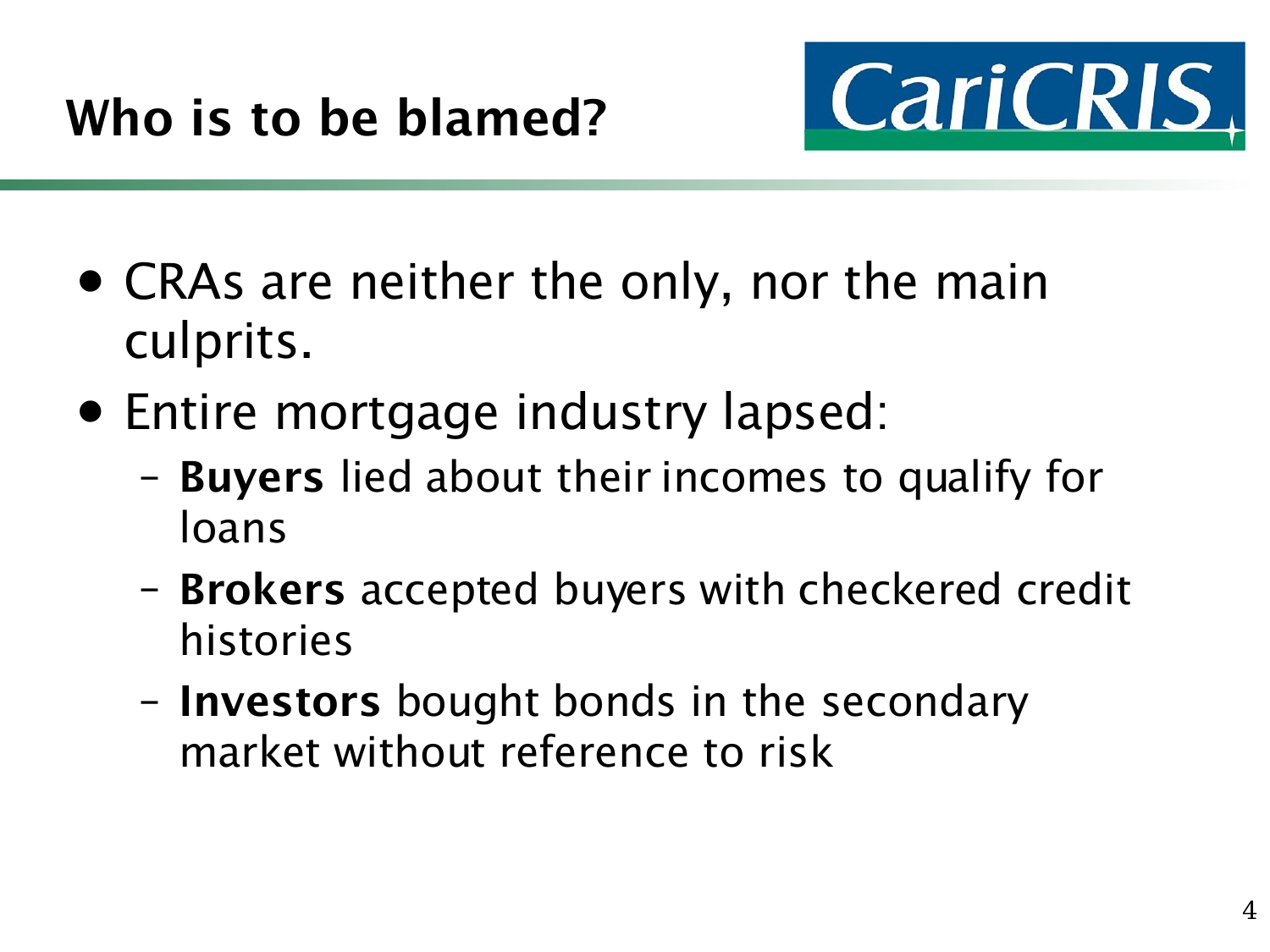#### Criticisms leveled at CRAs



- The increase in demand for Ratings services lead to a "race to the bottom".
- Benefited from too much official protection.
- Capitulated to the conflict of interest inherent in the business model.
- Collaborated with underwriters to ensure that structured securities got high enough ratings
- Too slow in warning investors about problem; downgrades started only in April 2007 although crisis loomed since 2006.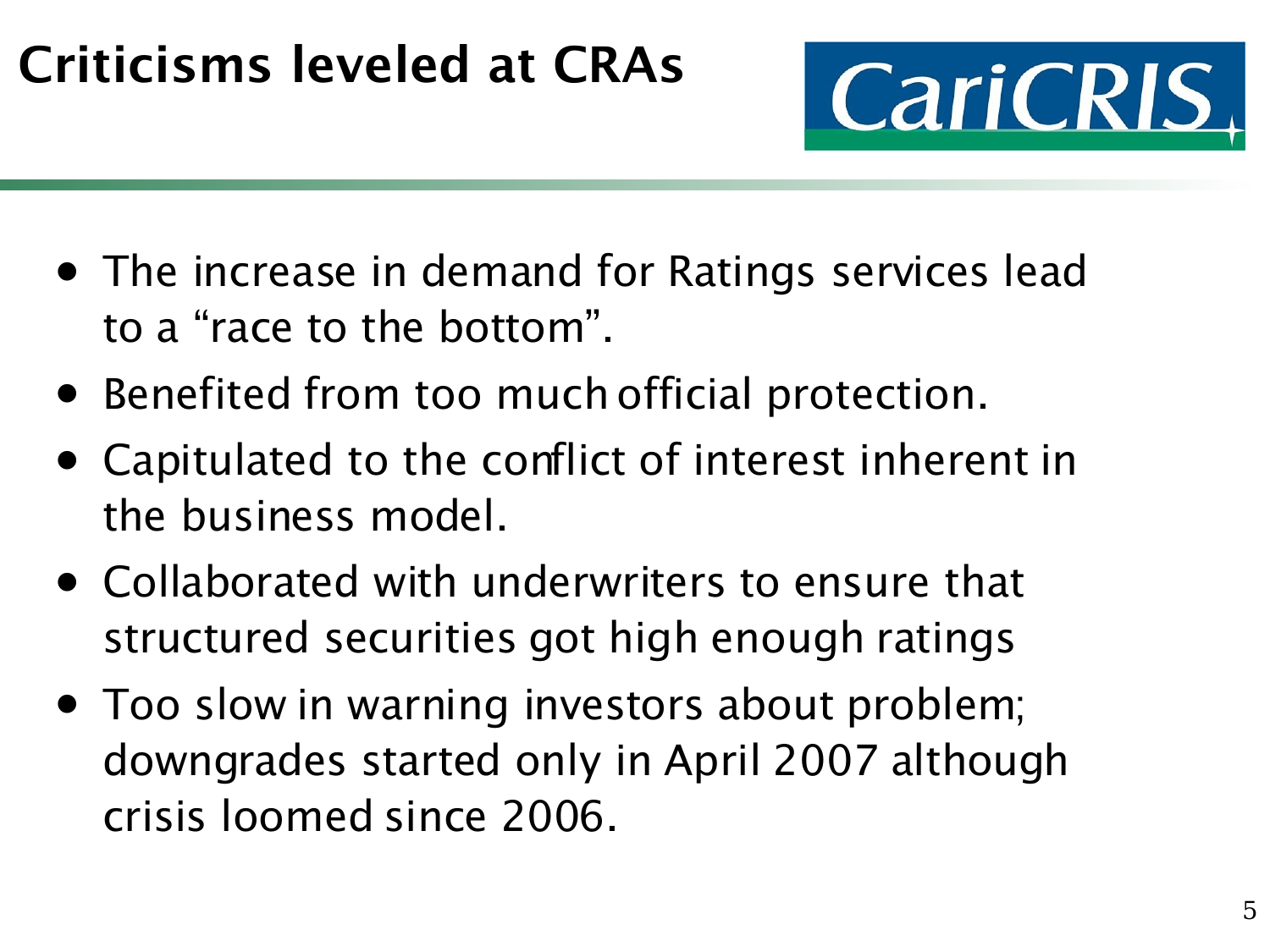### CRAs Defense



- Outright rejection of the notion that they should have been more vigilant.
- Ratings are designed to measure probability of default not to predict market prices of securities.
- Ratings are not a buy or sell recommendation.
- Long-term record is good; average 5-yr default rate for investment grade structured securities is less than 1%.
- The occurrence of a low-probability event.
- CRAs analysts operate on an aggregate basis and have no access to individual borrowers' files.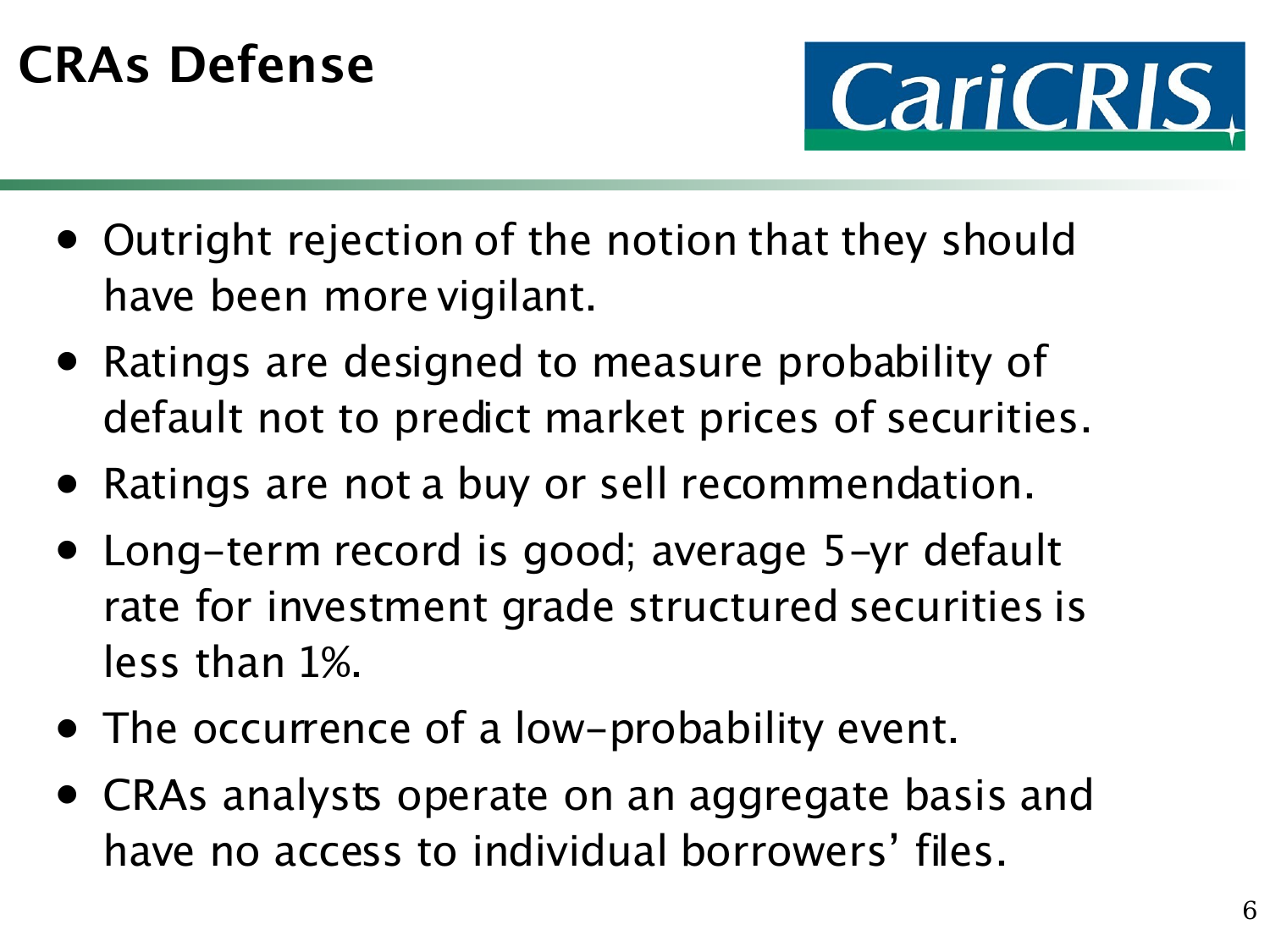

- Create more CRAs
- More transparent and improve monitoring
- Remove journalistic privilege. Make CRAs legally liable for their opinions.
- Change the business model someone other than issuers pay. Government perhaps.
- Make regulations less dependent on ratings
- Distinguish structured product ratings from corporate ratings.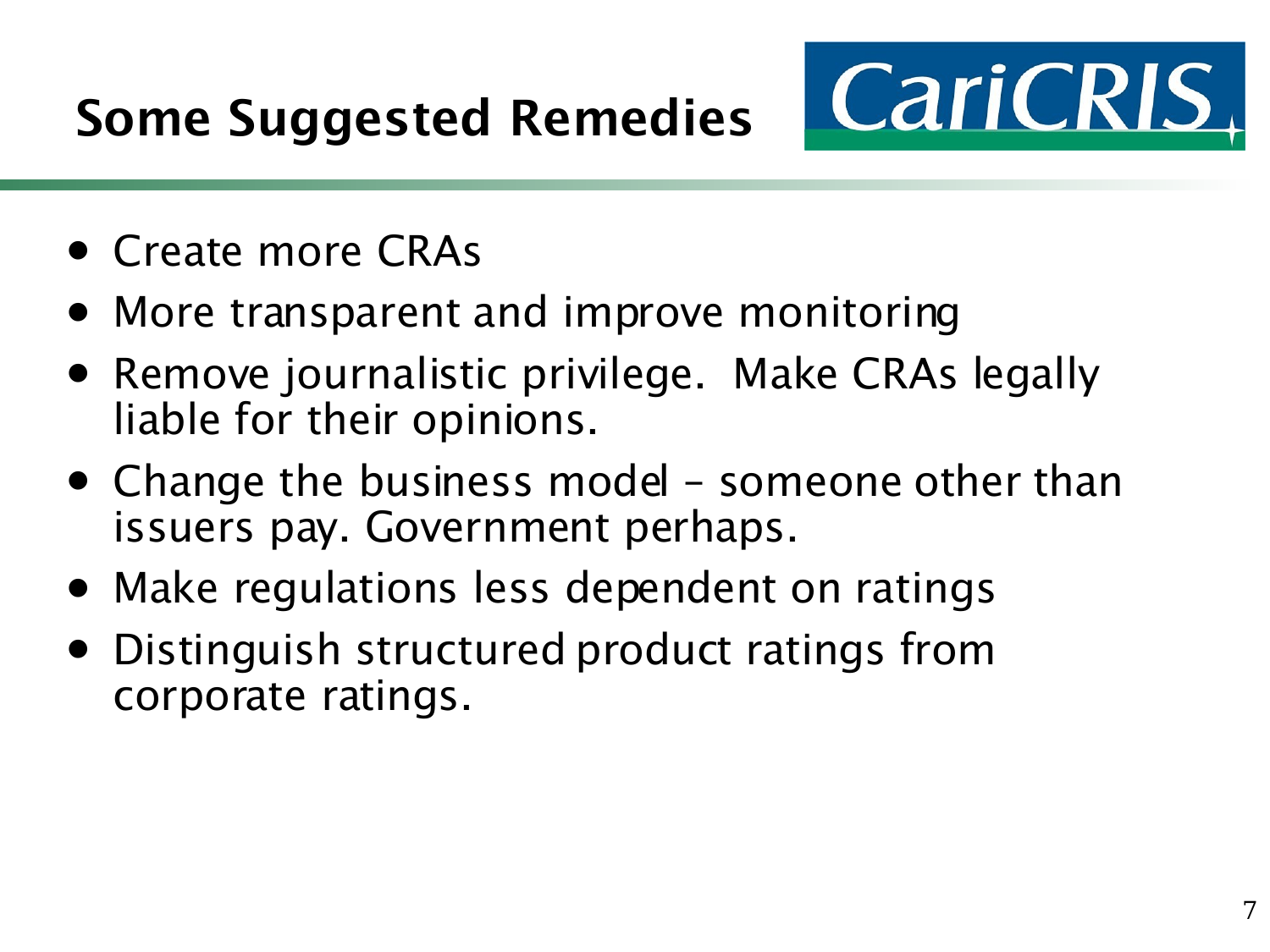

- The US SEC introduced rules for CRAs in June 2007.
- Complete review of IOSCO's Code of Conduct Fundamentals for CRAs
- The European Commission

– to review the current Voluntary Code used by CRAs and may propose new legislation in 2008.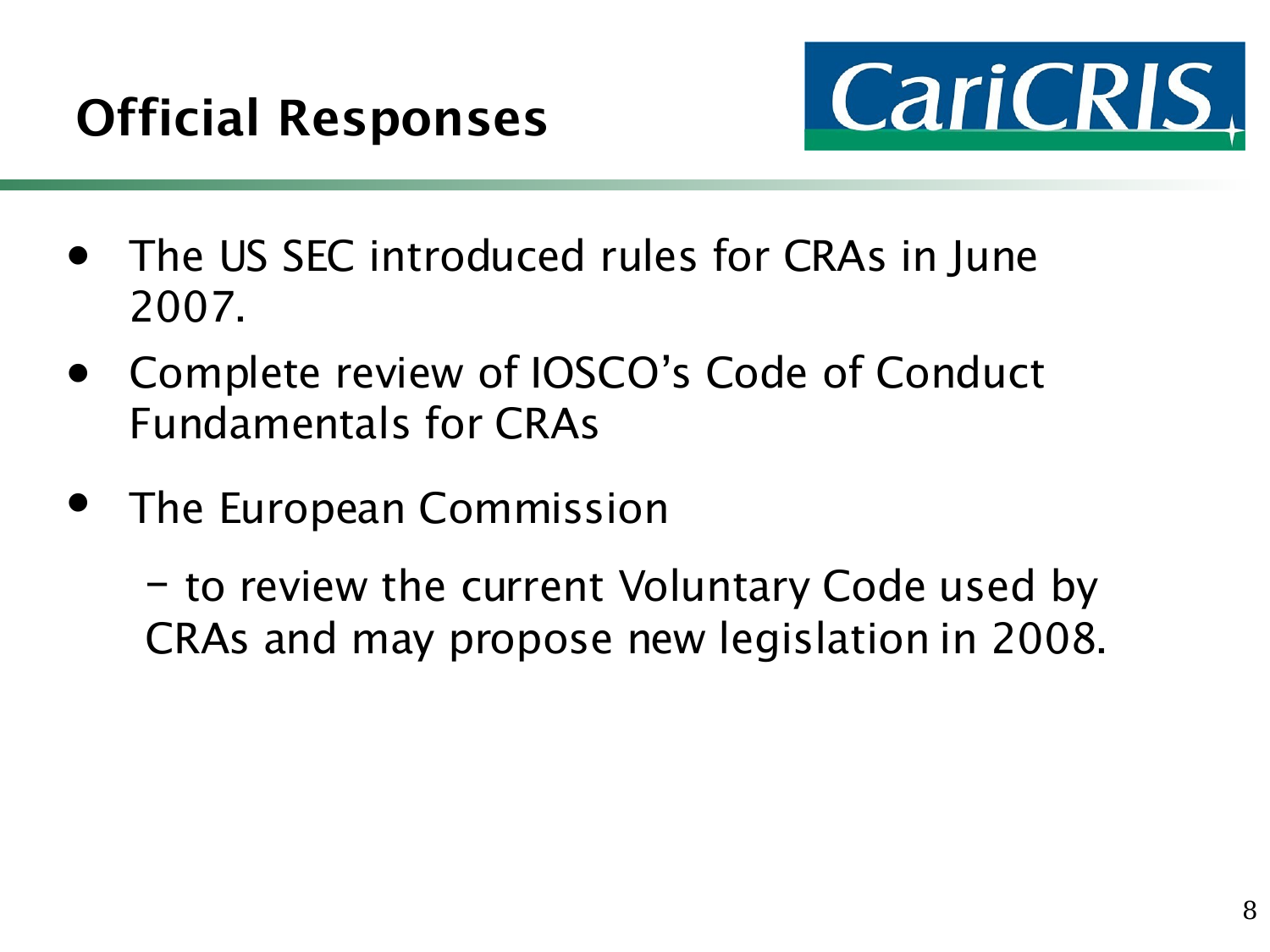#### Role of CRAs in Mortgage Markets



- Facilitates Structured Financing Alternatives, e.g. **MBS** 
	- Benefits for Issuer/Borrower
		- Provides more structuring choices
		- •Allows smaller institutions to access capital markets
		- •Unlocks liquidity
		- •Increase revenue without increasing capital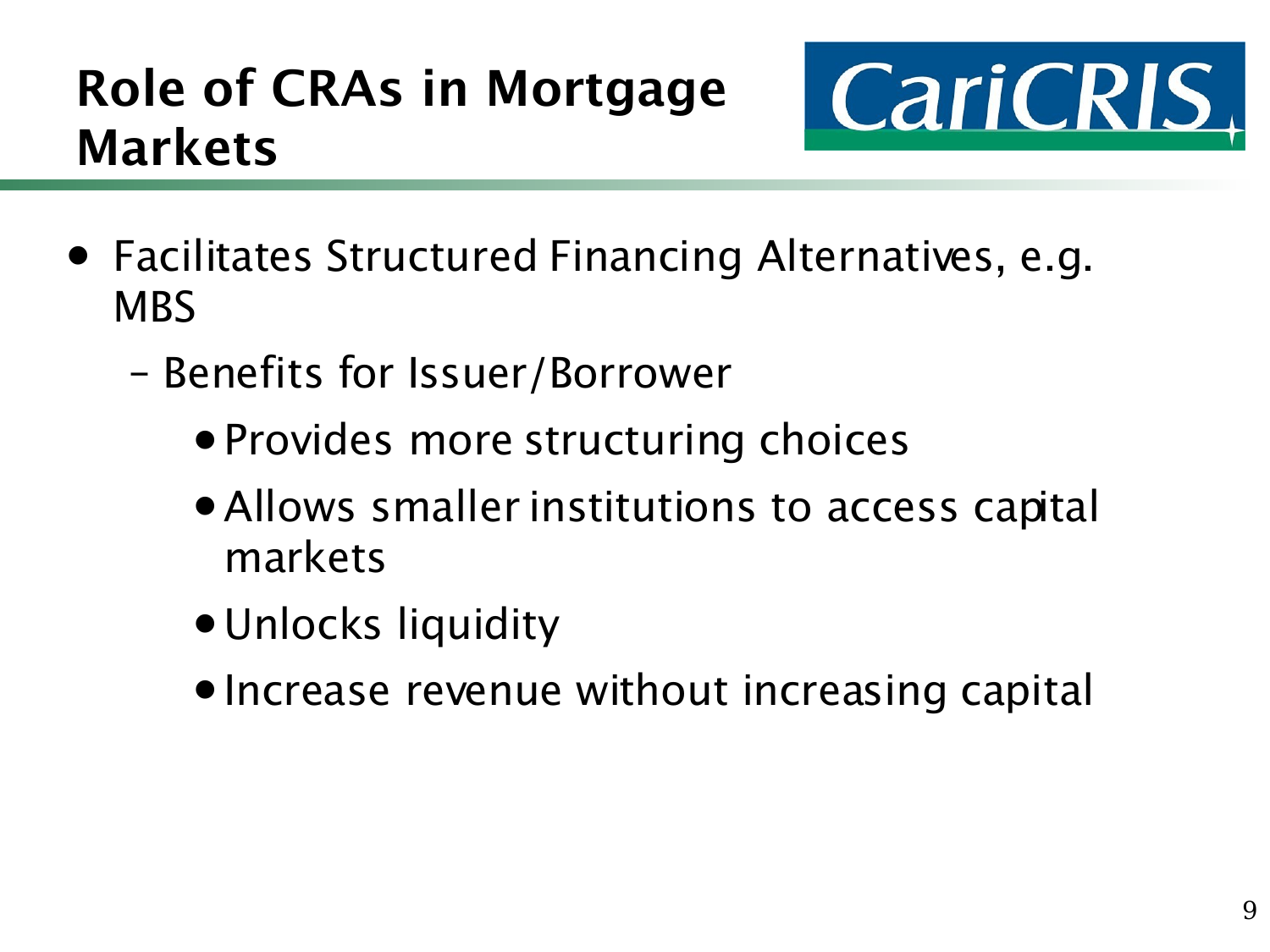#### Role of CRAs in Mortgage Markets



- Benefits for Investor/Lender
	- More investment choices
	- •Instruments can be customised to meet specific investment requirements
	- •Diversifies risks in portfolio within the same geographical domain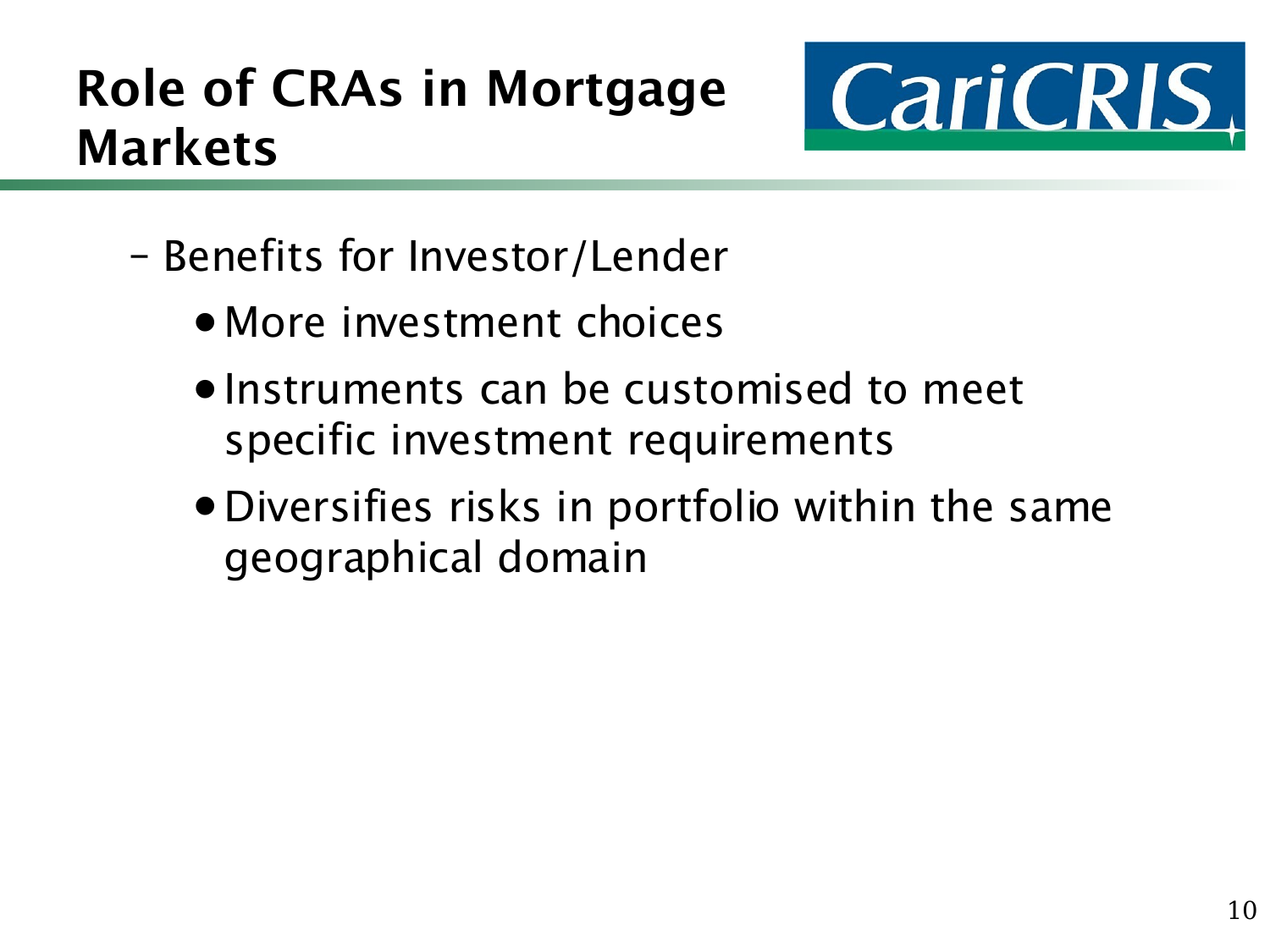#### Role of CRAs in Mortgage Markets



- Benefits for Market/System
	- •Makes markets wider/deeper/diverse
	- •Attract more participants
	- Reallocation in the savings pool
- Alternative financing mechanisms & instruments are the hallmark of developed capital markets.
- There are many opportunities in Caribbean Mortgage Markets today which can leverage on MBS.